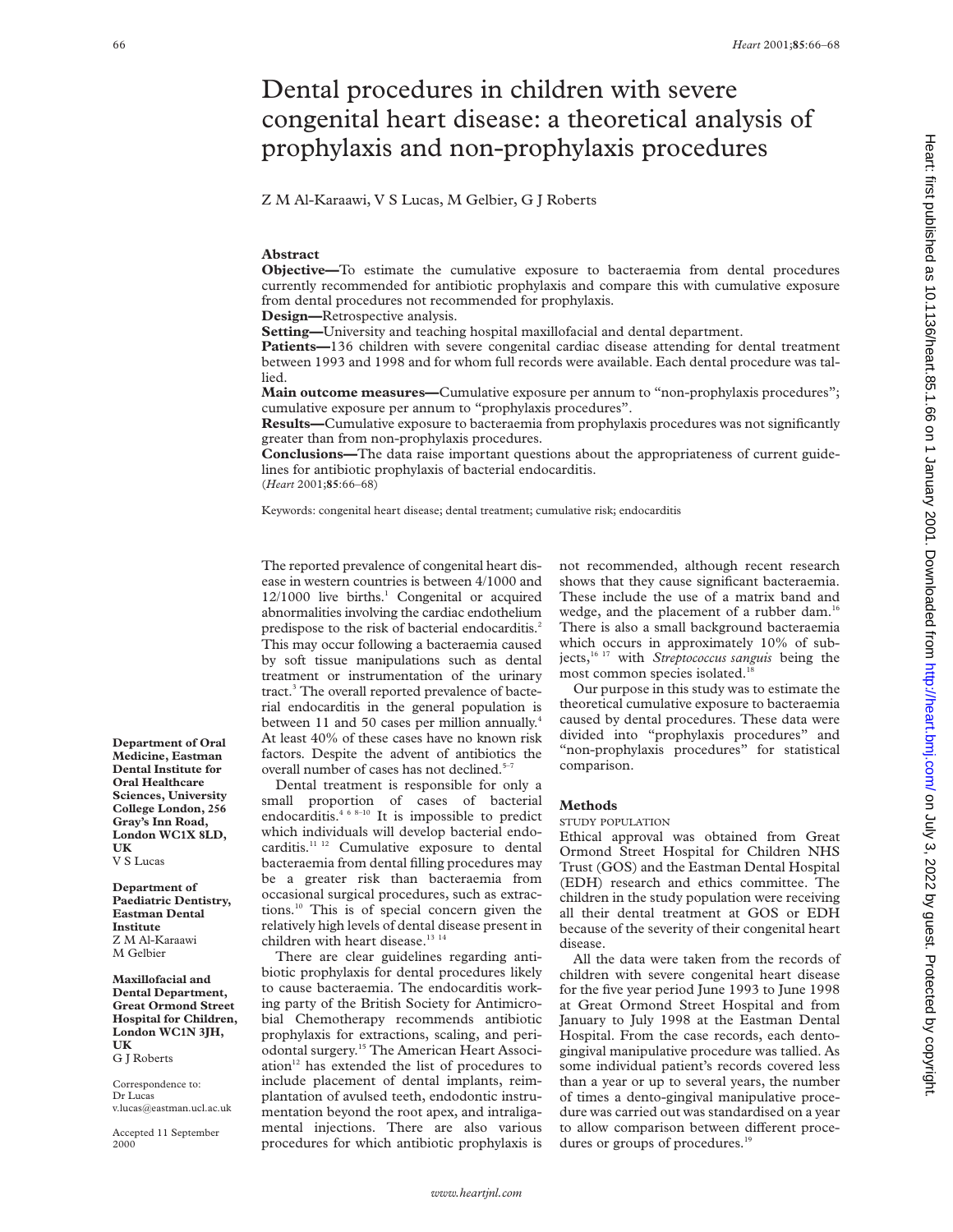*Table 1 UK and US recommendations for antibiotic prophylaxis in cases of congenital heart disease*

| <b>British Society for Antimicrobial</b><br>Chemotherapy <sup>15</sup> | American Heart Association <sup>12</sup>                                                               |  |  |  |
|------------------------------------------------------------------------|--------------------------------------------------------------------------------------------------------|--|--|--|
| Dental procedures requiring antibiotic prophylaxis                     |                                                                                                        |  |  |  |
| Dental extractions                                                     | Dental extractions                                                                                     |  |  |  |
| Periodontal surgery or scaling with or<br>without local anaesthesia    | Periodontal procedures including surgery, scaling,<br>root planing, probing, and recall<br>Maintenance |  |  |  |
|                                                                        | Dental implants placement and reimplantation of<br>avulsed teeth                                       |  |  |  |
|                                                                        | Endodontic (root canal) instrumentation or<br>surgery only beyond the apex                             |  |  |  |
|                                                                        | Subgingival placement of antibiotic fibres or strips                                                   |  |  |  |
|                                                                        | Initial placement of orthodontic bands, but not<br>brackets                                            |  |  |  |
|                                                                        | Prophylactic cleaning of teeth or implants where<br>bleeding is anticipated                            |  |  |  |
|                                                                        | Intraligamentary local anaesthetic injections                                                          |  |  |  |
| Dental procedures not requiring antibiotic prophylaxis                 |                                                                                                        |  |  |  |
|                                                                        | Restorative dentistry with or without retraction<br>cord                                               |  |  |  |
|                                                                        | Local anaesthetic injections                                                                           |  |  |  |
|                                                                        | Intracanal endodontic treatment, post-placement                                                        |  |  |  |
|                                                                        | and buildup                                                                                            |  |  |  |
|                                                                        | Placement of rubber dam                                                                                |  |  |  |
|                                                                        | Postoperative suture removal                                                                           |  |  |  |
|                                                                        | Placement of removable prosthodontic or                                                                |  |  |  |
|                                                                        | orthodontic appliances                                                                                 |  |  |  |
|                                                                        | Taking of oral impressions                                                                             |  |  |  |

The procedures tallied were then classified as either prophylaxis procedures or nonprophylaxis procedures according to the guidelines of the endocarditis working party of the British Society of Antimicrobial Chemotherapy  $(1993)^{15}$  and the American Heart Association  $(1997).$ <sup>12</sup> These are shown in table 1.

Shedding of primary teeth

#### OUTCOME VARIABLES

The main outcome variables derived for this study were: the mean number of dento-gingival manipulative procedures per person per year which were "prophylaxis procedures"; the mean number of dento-gingival manipulative procedures per person per year which were "non-prophylaxis procedures"; and cumulative exposure to bacteraemia for prophylaxis and non-prophylaxis procedures.

The estimate for the cumulative exposure was derived from the equation: intensity  $\times$  tally  $\times$  prevalence  $\times$  duration = cumulative exposure in cfu/ml/procedure/year, where

 $\bullet$  *Intensity* is the number of colony forming units (cfu)/ml blood and is derived from several ources. $^{\rm 16}$   $^{\rm 20-24}$ 

Tally is the average number of a given dentoingival manipulative procedure performed annually (these data were derived solely from he present study).

Prevalence is the number of positive cultures expressed as a proportion; these data were erived from several sources.<sup>16 22–26</sup> For puroses of calculation, a percentage prevalence is onverted to a proportion, for example:  $38\%$  = 0.38.

*Duration* is the length of bacteraemia, which  $15$  minutes.<sup>10</sup>

These data for cumulative exposure were hen exported to SPSS for Windows, version 7.0, and the mean and SD for prophylaxis procedures and non-prophylaxis procedures were erived. The cumulative exposure for each procedure was estimated using the above formula. These data (the cumulative exposure) were tested for normality using the Shapiro-Wilk test. The data were not normally distributed. For this reason the two groups of cumulative exposure—prophylaxis procedures and non-prophylaxis procedures—were compared using the Mann-Whitney U test for independent samples.<sup>27</sup>

#### **Results**

In all, 133 children received treatment at GOS and a further three at EDH, a total of 136 fully documented records. Eighty one children were treated under general anaesthesia, and the remaining 55 were treated using local anaesthesia. There were 79 boys and 57 girls, and the mean (SD) age for the whole group was 10.5 (3.8) years, with a range of 2.3–19 years. The time over which data were collected for individual patients varied from 0.4–5.8 years.

# AVERAGE NUMBER OF PROCEDURES/YEAR

For each dental procedure the total number of occurrences was divided by the number of years (or part years) to provide an average number/year for each procedure. These were then partitioned into prophylaxis procedures

*Table 2 Calculation of the cumulative exposure to odontogenic bacteraemia for prophylaxis and non-prophylaxis procedures*

|                                            | Intensity<br>(ctu/ml) | Tally (this<br>study) $(n/\nu ear)$ | Prevalence (from<br>percentage) | Duration<br>$(min)^{10}$ | Cumulative<br>exposure |
|--------------------------------------------|-----------------------|-------------------------------------|---------------------------------|--------------------------|------------------------|
| Prophylaxis procedures                     |                       |                                     |                                 |                          |                        |
| Scaling                                    | $2.16^{23}$           | 0.13                                | $0.4^{23}$                      | 15                       | 1.685                  |
| Single extraction primary tooth            | $0.23^{20}$           | 0.04                                | $0.43^{20}$                     | 15                       | 0.059                  |
| Single extraction permanent tooth          | $1.12^{25}$           | 0.06                                | $0.68^{25}$                     | 15                       | 0.685                  |
| Multiple extractions-primary and permanent | $12.77^{20}$          | 0.53                                | $0.51^{20}$                     | 15                       | 51.775                 |
| Mucoperiosteal surgery                     | $63.0^{20}$           | 0.05                                | $0.39^{20}$                     | 15                       | 18.428                 |
| Non-prophylaxis procedures                 |                       |                                     |                                 |                          |                        |
| Dental examination                         | $0.28^{23}$           | 2.80                                | $0.17^{23}$                     | 15                       | 1.999                  |
| Polishing teeth                            | $5.47^{23}$           | 0.80                                | $0.25^{23}$                     | 15                       | 16.410                 |
| Local anaesthetic infiltration             | $*3.60^{23}$          | 0.57                                | $0.16^{23}$                     | 15                       | 4.925                  |
| Rubber dam placement with clamps           | $1962^{21}$           | 0.90                                | $0.31^{21}$                     | 15                       | 8210.970               |
| Slow drill                                 | $0.31^{21}$           | 1.78                                | $0.12^{21}$                     | 15                       | 0.993                  |
| Fast drill                                 | $1.9^{21}$            | 1.67                                | $0.04^{21}$                     | 15                       | 1.904                  |
| Matrix band placement                      | $4.8^{21}$            | 0.12                                | $0.32^{21}$                     | 15                       | 2.7648                 |

\*No data on published studies available. To preserve the mathematical calculation, the pre-procedure or baseline value from a recent unpublished study on children has been substituted.

Prophylaxis procedures *v* non-prophylaxis procedures: Mann-Whitney U test, p = 0.4649 (NS).

Superscripts are references; cfu, colony forming units.